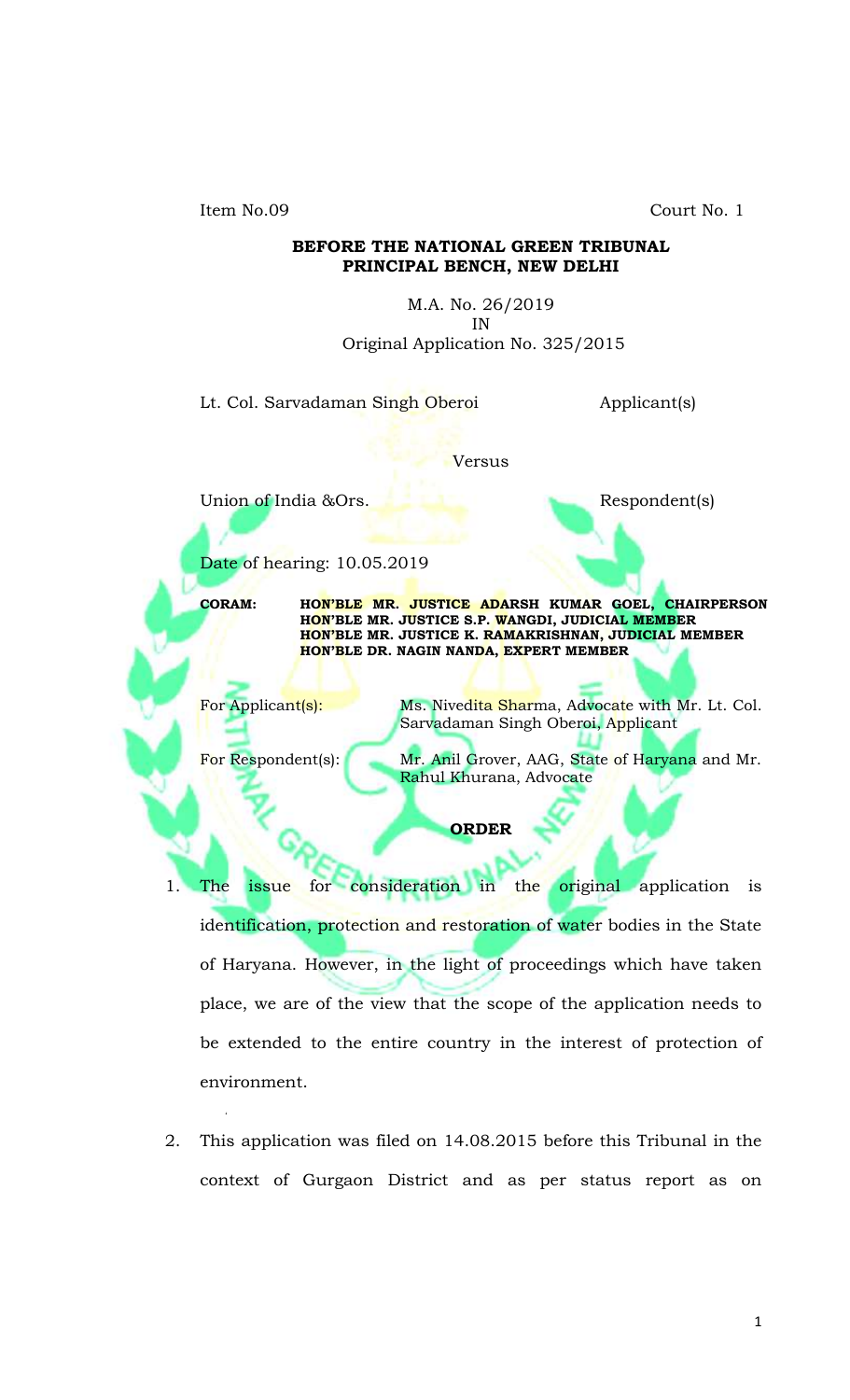09.03.2017 filed before this Tribunal on behalf of State of Haryana referred to in the order dated 20.07.2018, there are 1216 water bodies in the State of Haryana which are larger than 2.25 Ha and 123 water bodies which are in possession of the State in Gurgaon District while the total number of the water bodies are 641 (later corrected as 647) in Gurgaon District. The Tribunal directed that for 123 water bodies which are in possession of the State, steps be taken for their proper maintenance and restoration. An exercise be undertaken in the entire State of Haryana to identify water bodies. On such identification, water bodies be assigned Unique Identification (UID) number and steps be taken for restoration. Report was sought within six months.

Status report has been filed vide email dated 25.04.2019 by the Haryana Pond and Waste Water Management Authority (HPWWMA) stating that HPWWMA has been established under a State Act called the HPWWMA Act, 2018 notified on 23.10.2018 for development and protection of ponds and matters connected therewith. Pond has been defined as a tank or lake or any other inland water body having an area of 0.5 acre or more. The authority is to undertake survey and take steps for restoration of water bodies, PDMS (Pond Data management System) has been developed which can be accessed through "[http://hpwwma.org](http://hpwwma.org/)": DPMOs (District Pond Management Officers) are appointed for each District. As per PDMS data, 16306 ponds fall under the Panchayats and 265 ponds fall under the Urban Local Bodies. The same have been given UID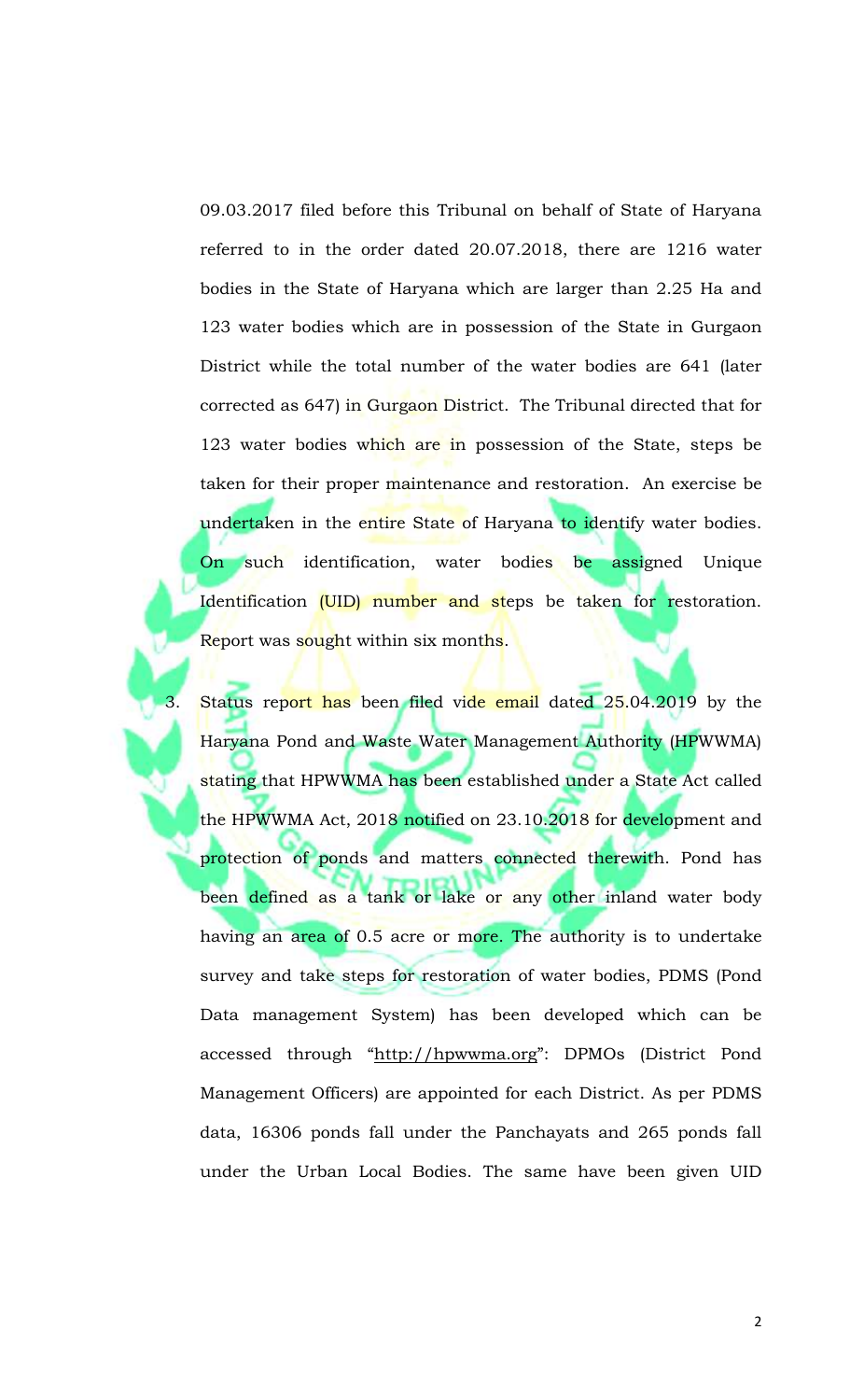numbers and work of development will be undertaken by DPD (Development and Panchayat Department). The work for connecting the ponds with the nearby canal network will be executed by the IWRD (Irrigation and water Resources Department). 200 most problematic and overflowing ponds will be addressed during 2019- 20. 193 model ponds which are overlapping with the said 200 ponds will be developed in first phase for which a plan has been prepared.

- 4. The Gurgaon Metropolitan Development Authority (GMDA) has also given a report to the effect that water bodies in the District are owned by 20 different entities. Work of restoration of 123 water bodies was ta<mark>ken up which</mark> has been widened to improve 647 water bodies. In all 826 water bodies, as found as per record, the task involves identification and verification of data, review and categorization of water bodies, assigning UID numbers, preparation of maps and analysis of information in regard to size, restoration potential, etc. 20% of the water bodies are at risk due to discharge o<mark>f untreated sewage, industrial effluents or waste water.</mark>
- 5. Learned counsel for the applicant submits that not even a single water body has so far been taken up for restoration inspite of the exercise undertaken for identification of the water bodies. The steps for preventing dumping of solid waste or discharging of effluents are urgently required. The State of Haryana may take necessary steps in terms of the status report referred to in para 3 & 4 above as well as in the light of general directions which we propose to issue to all the States/UTs.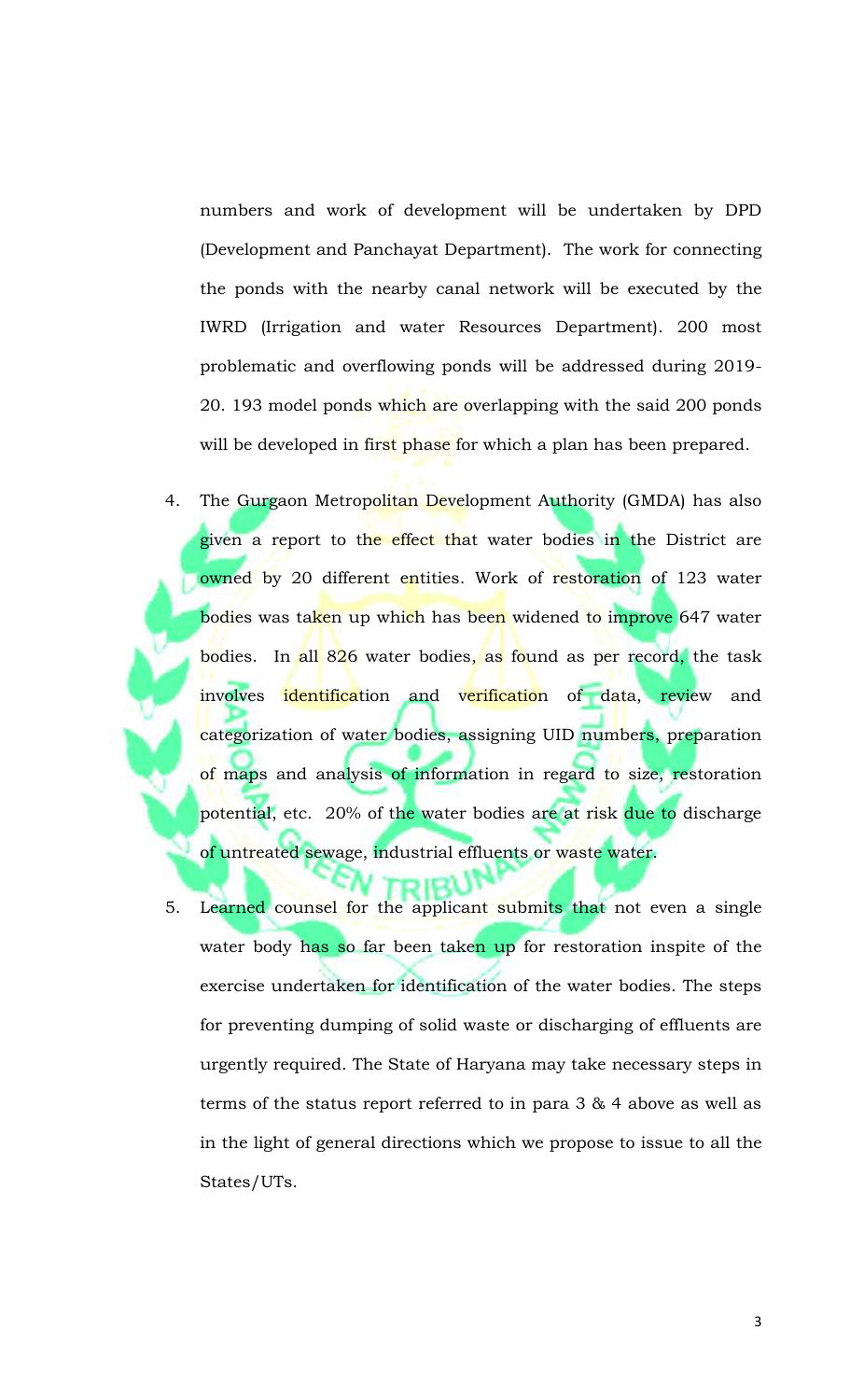- 6. There can be no dispute that the water bodies play significant role in recharge of ground water, preventing soil erosion, harnessing rain water and maintaining micro-climate in the area. Need for conservation and protection of water bodies is thus obvious. This requires involvement not only at the level of the State but also at the level of the community for which State needs to take initiative. The threat caused to the water bodies is by dumping of waste, discharge of effluents and encroachments. The steps required for restoration will include preparation and implementation of catchment area treatment plans, setting up of green belt and wherever viable setting up of bio-diversity parks around the water bodies, cleaning up of the garbage/debris and demarcation by the Revenue Department on identification survey and demarcation. Each water body is required to be given a geo-referenced-UID and an action plan is required for restoration and protection of each of the water bodies. In this view of the matter, need for conservation and protection of water bodies is not confined to the State of Haryana alone but extends to the whole country.
- 7. The Hon'ble Supreme Court in *Hinch Lal Tiwari v. Kamala Devi & Ors. (2001) 6 SCC 496* observed:

*"It is important to notice that the material resources of the community like forests, tanks, ponds, hillock, mountain etc. are nature's bounty. They maintain delicate ecological balance. They need to be protected for a proper and healthy environment which enables*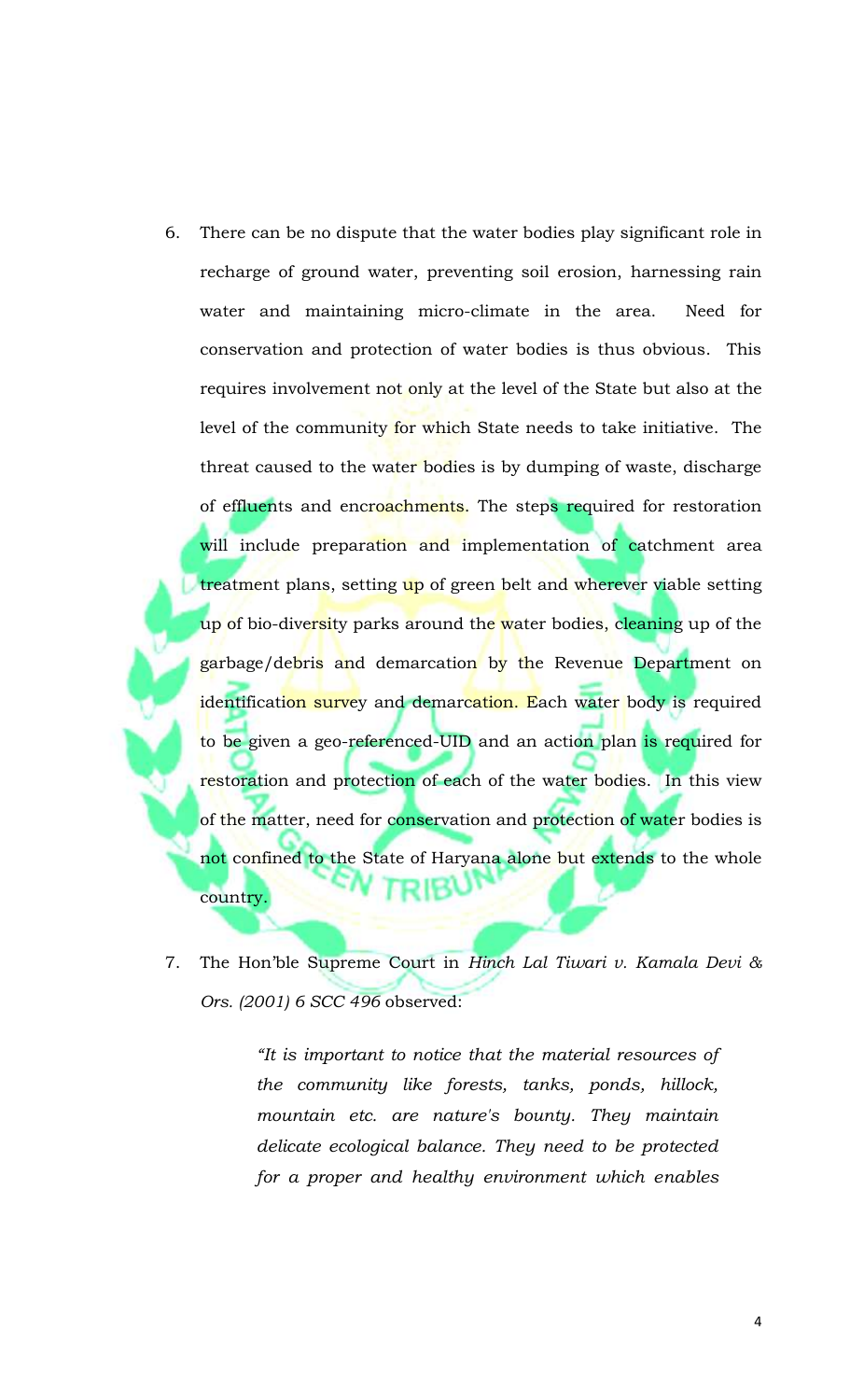*people to enjoy a quality life which is the essence of the guaranteed right under [Article 21](https://indiankanoon.org/doc/1199182/) of the Constitution. The Government, including the Revenue Authorities i.e. Respondents 11 to 13, having noticed that a pond is falling in disuse, should have bestowed their attention to develop the same which would, on one hand, have prevented ecological disaster and on the other provided better environment for the benefit of the public at large. Such vigil is the best protection against knavish attempts to seek allotment in non-abadi sites."*

- 8. The above observations advance the Public Trust Doctrine which is based on the principle that certain resources like air, water and forests have such great importance to the people as a whole that the same cannot be subject of private ownership. The same are gift of the nature and should be made freely available to the people. The Doctrine requires the State to protect such resources and not to permit them to be used for private or commercial purposes.<sup>1</sup> This concept is applicable to wetlands and all water bodies which is essential for protection of the environment. If the ponds and other such water bodies are not protected and conserved, this will in turn affect recharge of ground water, rain water harnessing and soil preservation.
- 9. Ground water conservation remains a challenge. This led the Hon'ble Supreme Court to direct constitution of the Central Ground Water Authority (CGWA) vide order reported in *M.C Mehta v. Union of*

 $\overline{\phantom{a}}$ 

 $^1$ (1997) 1 SCC 388, M.C. Mehta vs Kamal Nath & Ors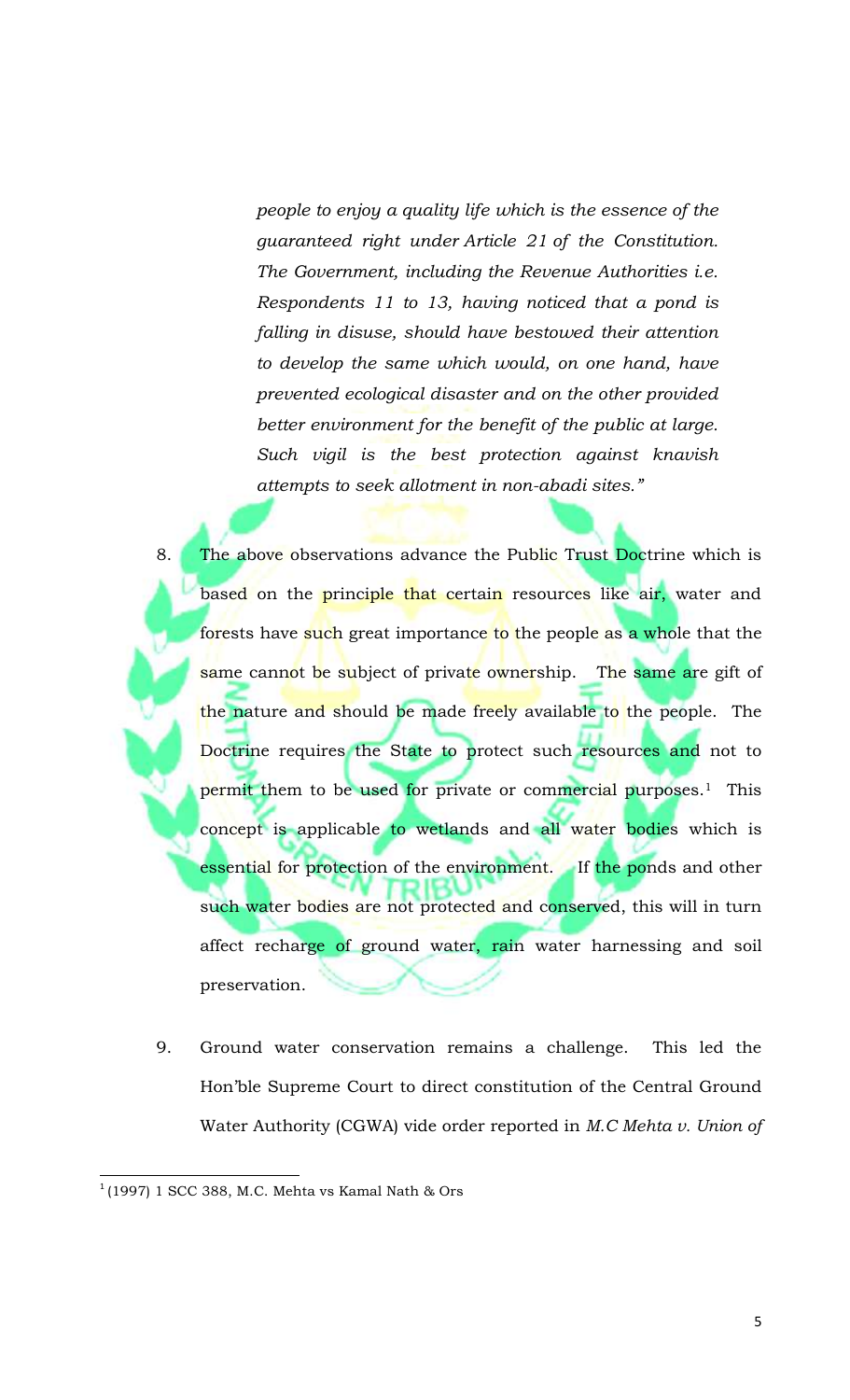*India & Ors, (1997) 11 SCC 312*. The data compiled by the said authority shows that there are over exploited, critical and semi critical areas (OCS). The ground water is on the decline in the said areas. In this regard, it may be noted that vide order dated 11.07.2018 in *W.P.C No. 4677/1985, M.C. Mehta v. Union of India and Ors*., the Hon'ble Supreme Court noted the report of the Niti Ayog on "Composite Water Management Index", June 2018, in which it is stated, *inter alia*:

*"In fact by 2020, 21 major cities, including Delhi, Bangalore and Hyderabad will are expected to reach zero groundwater levels, affecting access for 100 million people".*

10. The Tribunal has, vide order dated 07.05.2019 in *O.A No. 176/2015, Shailesh Singh Vs. Hotel Holiday Regency, Moradabad & Ors.,* directed the CGWA to prepare a policy for conservation of groundwater with a robust institutional mechanism for surveillance and monitoring with a view to enhance access to ground water for drinking purposes in OCS areas by way of appropriate replenishment practices which can be properly accounted and measured as well as to sustain the flood plains of rivers in terms of e-flows, augmentation of subterranean flows and preservation of other water bodies. The Tribunal also considered the matter in the context of Delhi, vide order dated 30.08.2018 in *Original Application No. 496 of 2016, Tribunal on its own Motion Vs. Govt. of NCT of Delhi & Ors.,* and appointed a Committee headed by the former Judge of Delhi High Court to oversee the steps for conservation of ground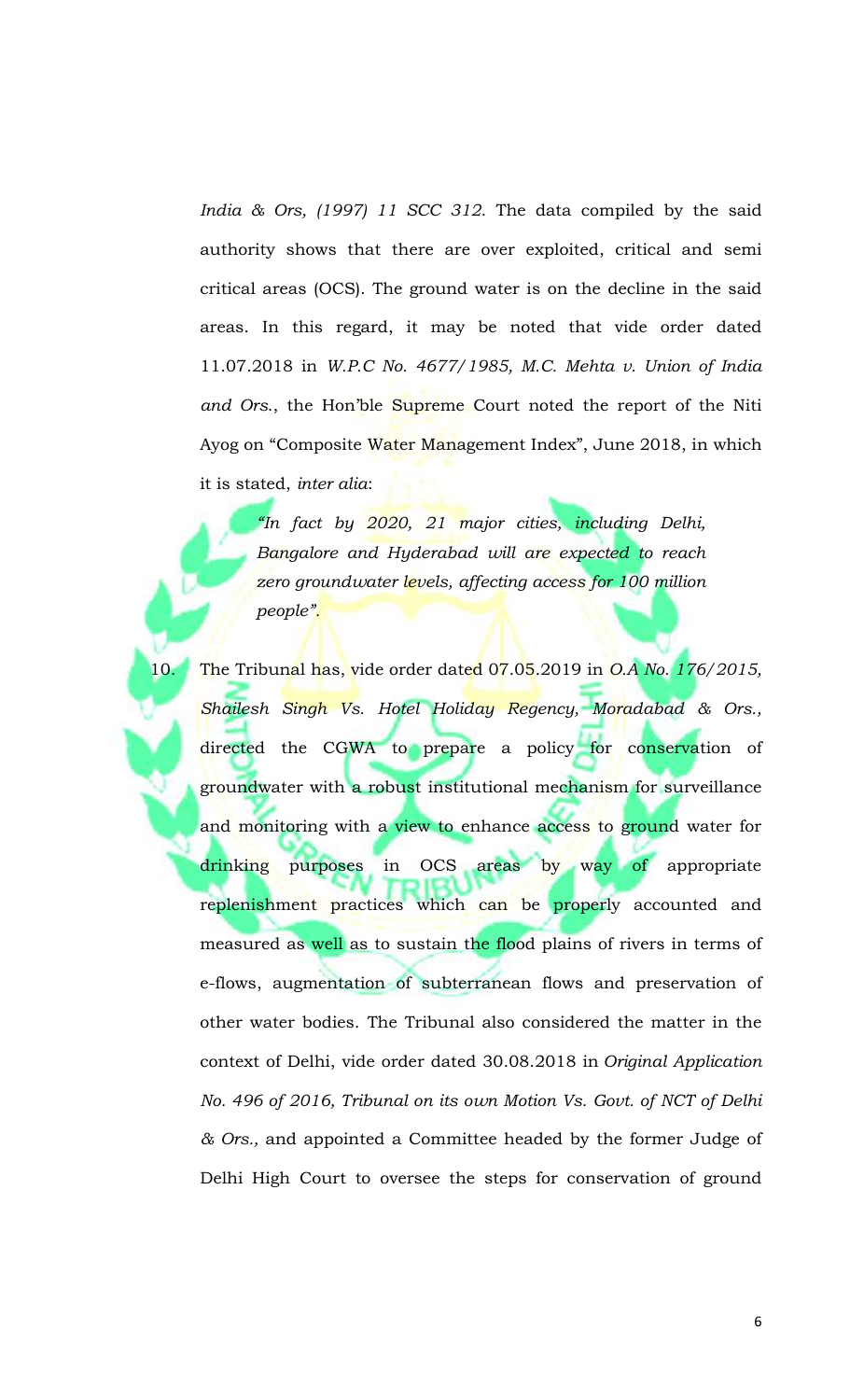water in Delhi. We also note the guidelines for National Lake Conservation Plan prepared by MoEF&CC in May 2008 as well as National Plan for Conservation of Aquatic Ecosystem (NPCA) prepared by MoEF&CC in November, 2016. Irrespective of the subject being covered by a particular State statute, the protection of water bodies is an essential need for protection of environment as held in *Hinch Lal Tiwari (Supra).* Such requirement is covered by the 'Precautionary' principle as well as the 'Sustainable Development' principle which are required to be enforced by this Tribunal under Section 20 of the NGT Act, 2010. The HPWWMA Act, 2018 covers only ponds having area of more than 0.5 acres. Thus ponds of lesser area have been left out of regulation under the said Act. This aspect needs to be addressed to the extent the same remains unaddressed not only in Haryana but throughout India to the extent the existing statutory framework or guidelines do not cover comprehensively the subject of restoration of all the water bodies. The definition of water body in the Haryana Act is as follows:

*"the 'pond' means a tank or lake or any other inland water body having an area of 0.5 acre or more, whether it contains water or not, and mentioned in revenue records as talab, johar, tank or by any other name and includes green belt and the peripheral catchments areas, main feeder inlet and other inlets, bunds, weirs, sluices etc but does not include wet lands as notified by the Government from time to time."*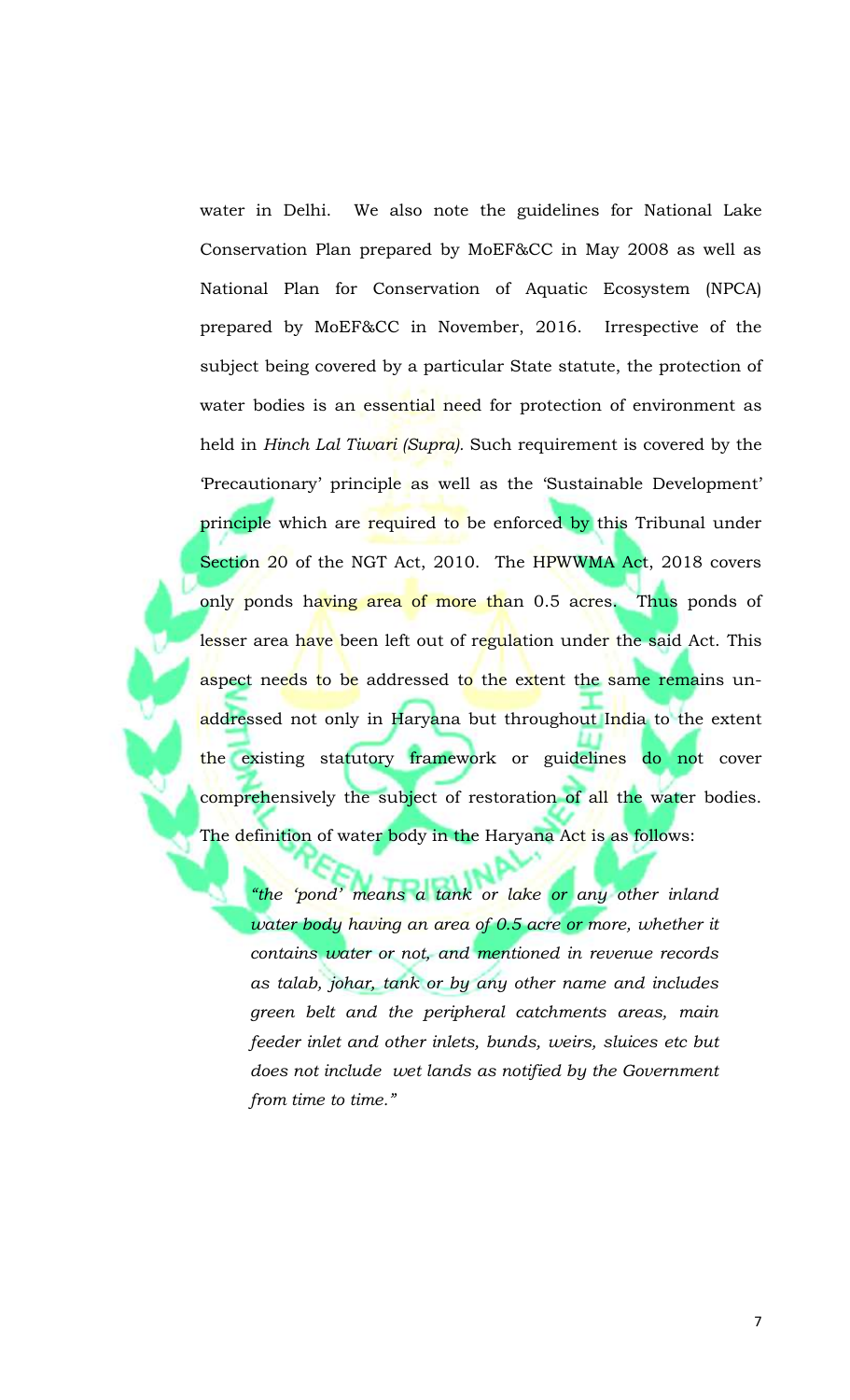- 11. The above definition shows that only ponds of area of more than 0.5 acres are sought to be restored under the statutory provisions of the said Act. While in terms of the orders of the Hon'ble Supreme Court in *Hinch Lal Tiwari (Supra)* even ponds of lesser area will be covered for being protected and restored. This is also imperative in terms of the concern raised in the order of Hon'ble Supreme Court dated 11.07.2018 in *W.P.C Nos. 4677/1985, M.C. Mehta vs. Union of India &Ors*. for conservation of ground water. If all water bodies including ponds of lesser area than 0.5 acre are not covered, this will affect the environment including recharge of ground water, harnessing of rain water, prevention of soil erosion and maintaining the micro climate. We may, however, clarify that focus may be on ponds, etc. recorded in the revenue record.
- 12. We may note that there are 351 polluted river stretches in India identified as such by the CPCB which need remediation. The matter is being considered by this Tribunal in *Original Application No.673/2018, News item published in "The Hindu"authored by Shri Jacob Koshy titled "More river stretches are now critically polluted : CPCB.* In *O.A. No. 148/2016, Mahesh Chandra Saxena Vs. South Delhi Municipal Corporation &Ors.,* vide order dated10.05.2019, it was observed that reuse of treated sewage water as well as restoration of water bodies are connected to ground water conservation, which in turn is connected to remedying the pollution of polluted river stretches.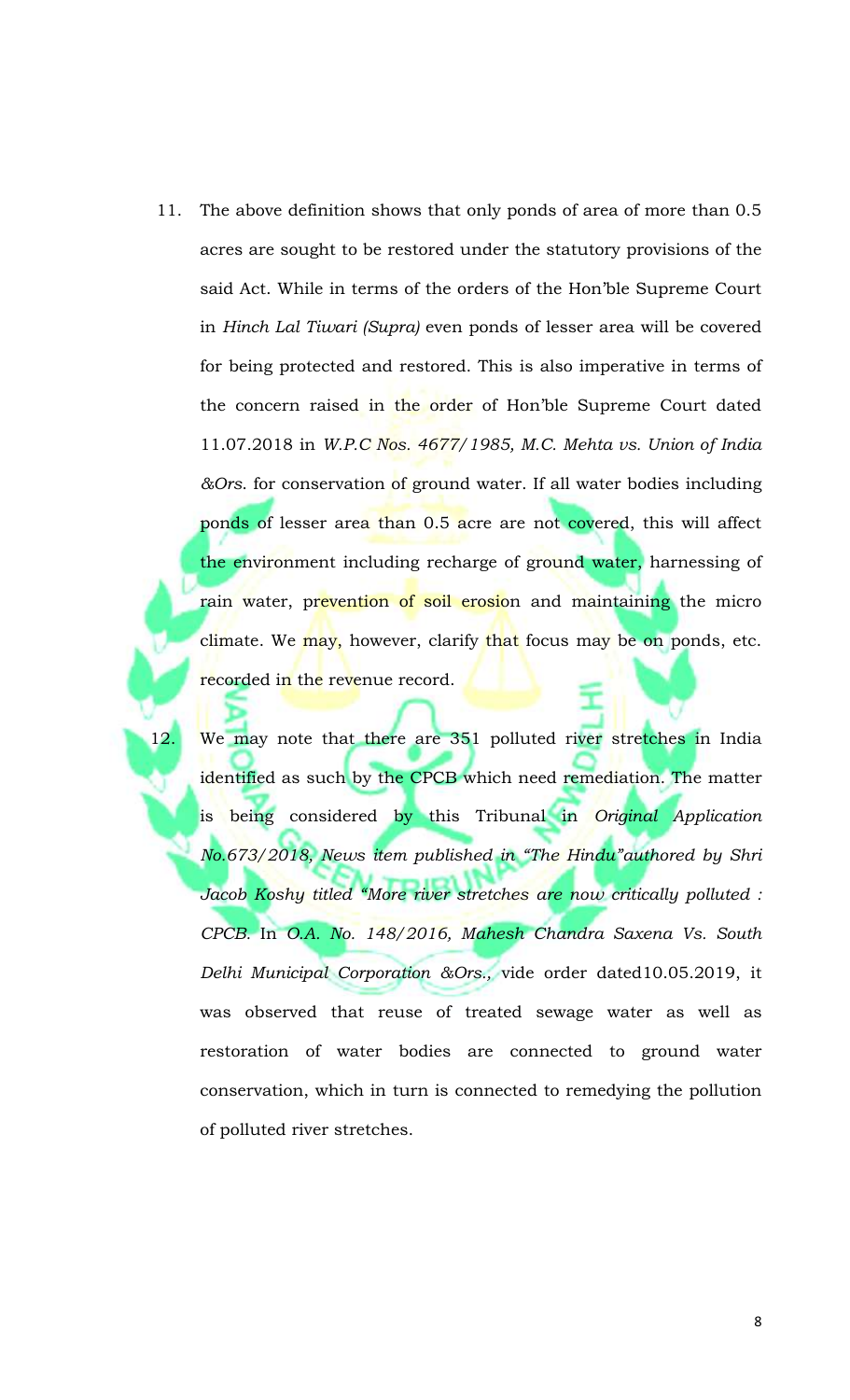- 13. Thus to give effect to 'Precautionary' principle and 'Sustainable Development' principle, we direct all the States and UTs to review the existing framework of restoration all the water bodies by preparing an appropriate action plan. Such action plans may be prepared within three months and a report furnished to the CPCB. The CPCB may examine all such plans and furnish its comments to this Tribunal within two months thereafter. The Chief Secretaries of all the States/UTs in the course of undertaking monitoring exercise in pursuance of the order of this Tribunal in *O.A No. 606/2018, Compliance of MSW Rules, 2016,* may also include restoration of water bodies as one of the items as the same is also incidental to waste management which are covered by orders in *O.A No. 606/2018, Compliance of MSW Rules, 2016.*
- 14. The CPCB may prepare and place on its website guidelines in the matter of restoration of water bodies in the light of above order within one month.
- 15. The matter may also be monitored by Central Monitoring Committee constituted in terms of order dated 08.04.2019 in *O.A No. 673/2018*, *News item published in "The Hindu" authored by Shri Jacob Koshy titled "More river stretches are now critically polluted : CPCB,* as this matter is connected to the steps required for remedying the polluted river stretches as already explained.
- 16. A copy of this order be sent to the Chief Secretaries of all the States and Union Territories and the CPCB by email.